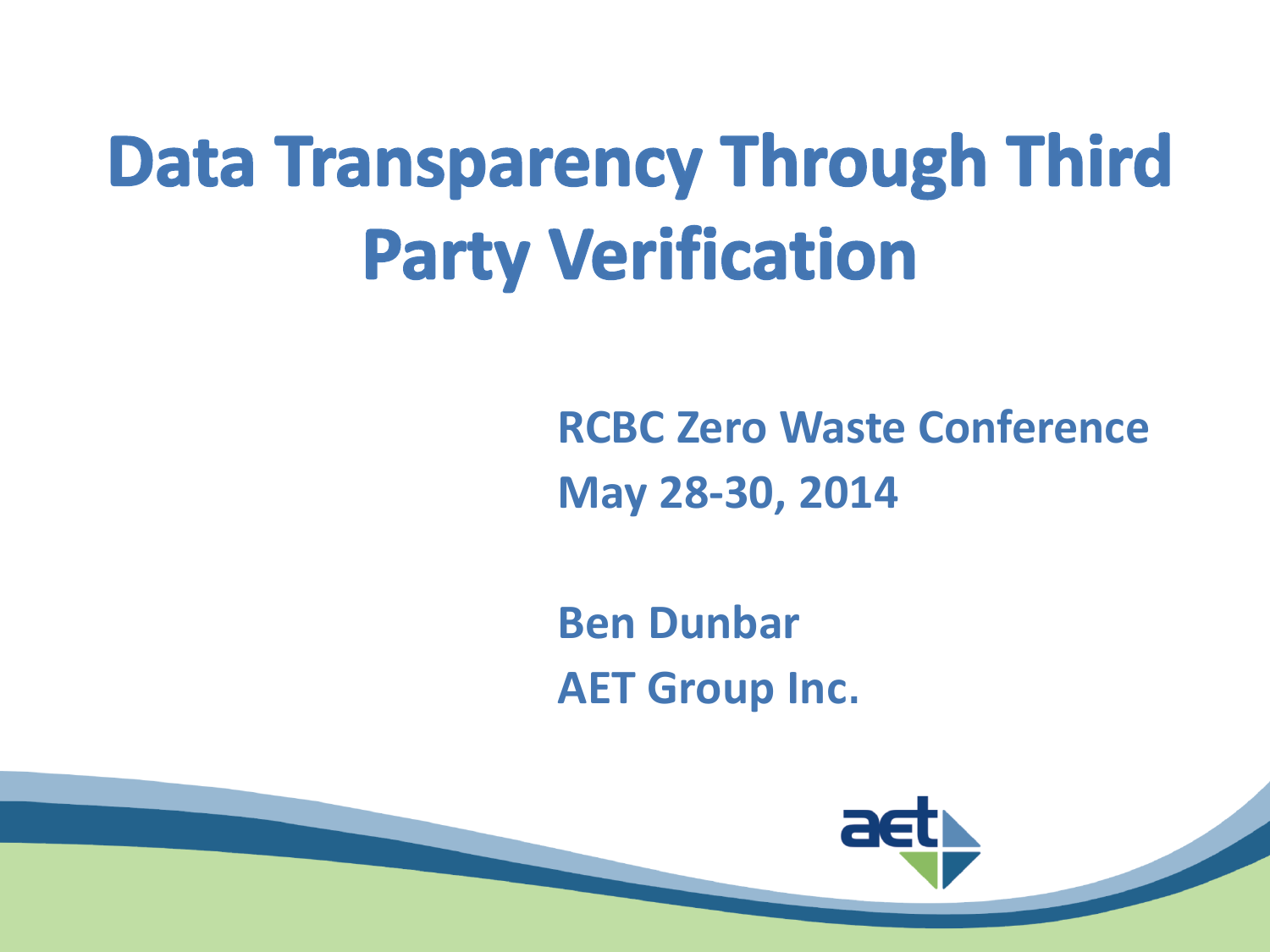#### **AGENDA**

- •What is third party verification?
	- •Examples
- •Why?
	- •Defendable/unbiased/objective
	- •Credibility
	- •Managing multi-stakeholder relationships
- •Waste Sector Examples & Case Studies
	- •Composition/quality audits of residential recyclables
	- •MRF recovery rate audits
	- •Packaging audits
	- •Pilot projects

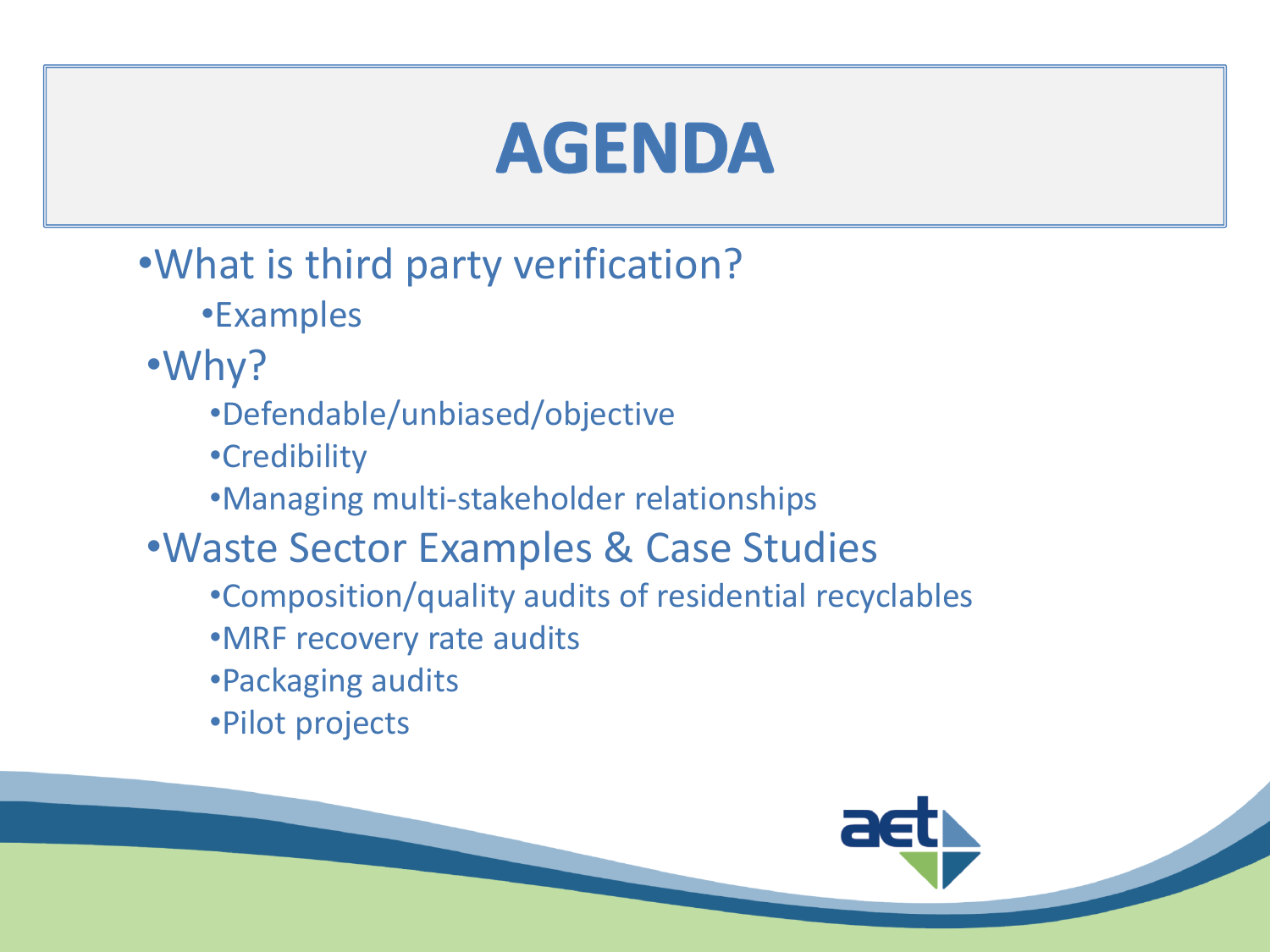#### WHAT IS THIRD PARTY VERIFICATION?

| 1 <sup>st</sup> Party | Organization verifying/auditing its own system<br>(internal)                                                |
|-----------------------|-------------------------------------------------------------------------------------------------------------|
| 2 <sup>nd</sup> Party | Organization verifying/auditing activities of its<br>suppliers, subcontractors, vendors, etc.<br>(external) |
| 3rd Party             | Organization verified/audited by a<br>independent body - (external)                                         |

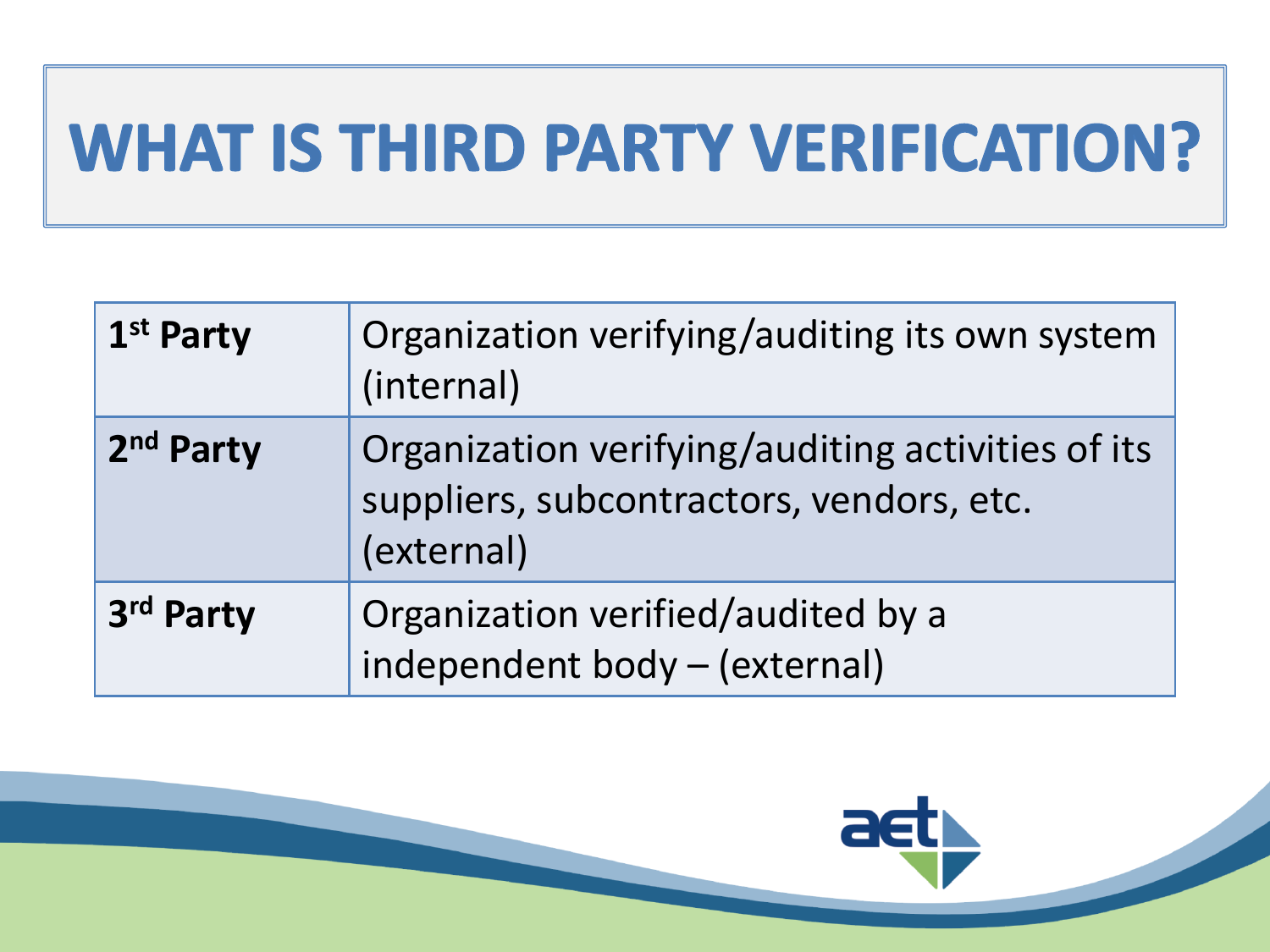#### WHAT IS THIRD PARTY VERIFICATION?

"Systematic, independent and documented process to obtain evidence, evaluate it objectively, and determine the extent to which pre-defined criteria are fulfilled"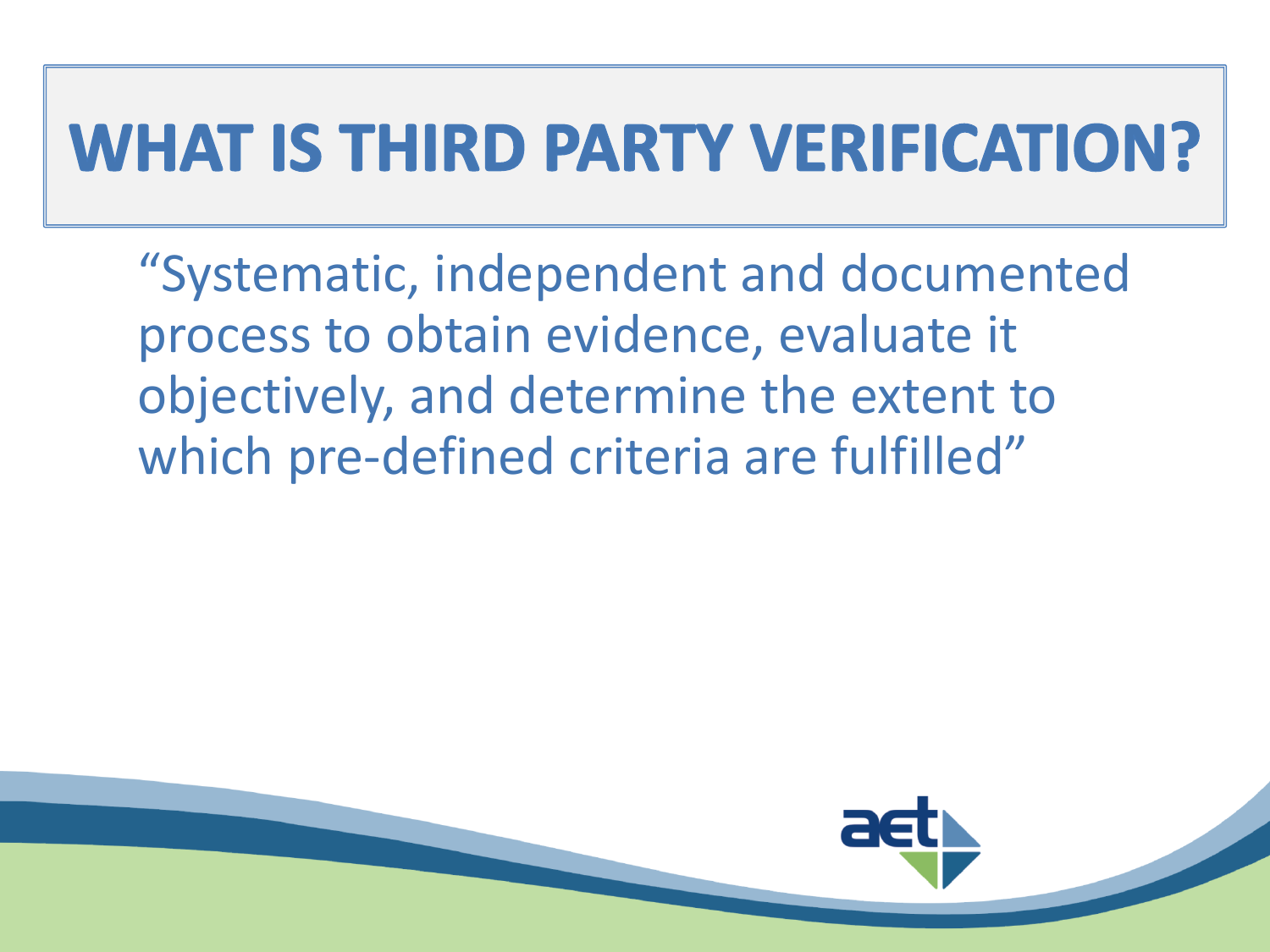#### WHERE?

FSC

- Management Systems
	- Quality (e.g. ISO 9001)
	- Environmental (e.g. ISO 14001)
	- Drinking Water Quality Management Standard
- Regulatory Compliance
	- **Fnvironmental**
	- Financial
- Certifications/Labelling
	- LEED Buildings
	- Food (e.g. MSC Seafood, Organic, etc.)
	- **3R Certified**
	- Fuel economy







**tified**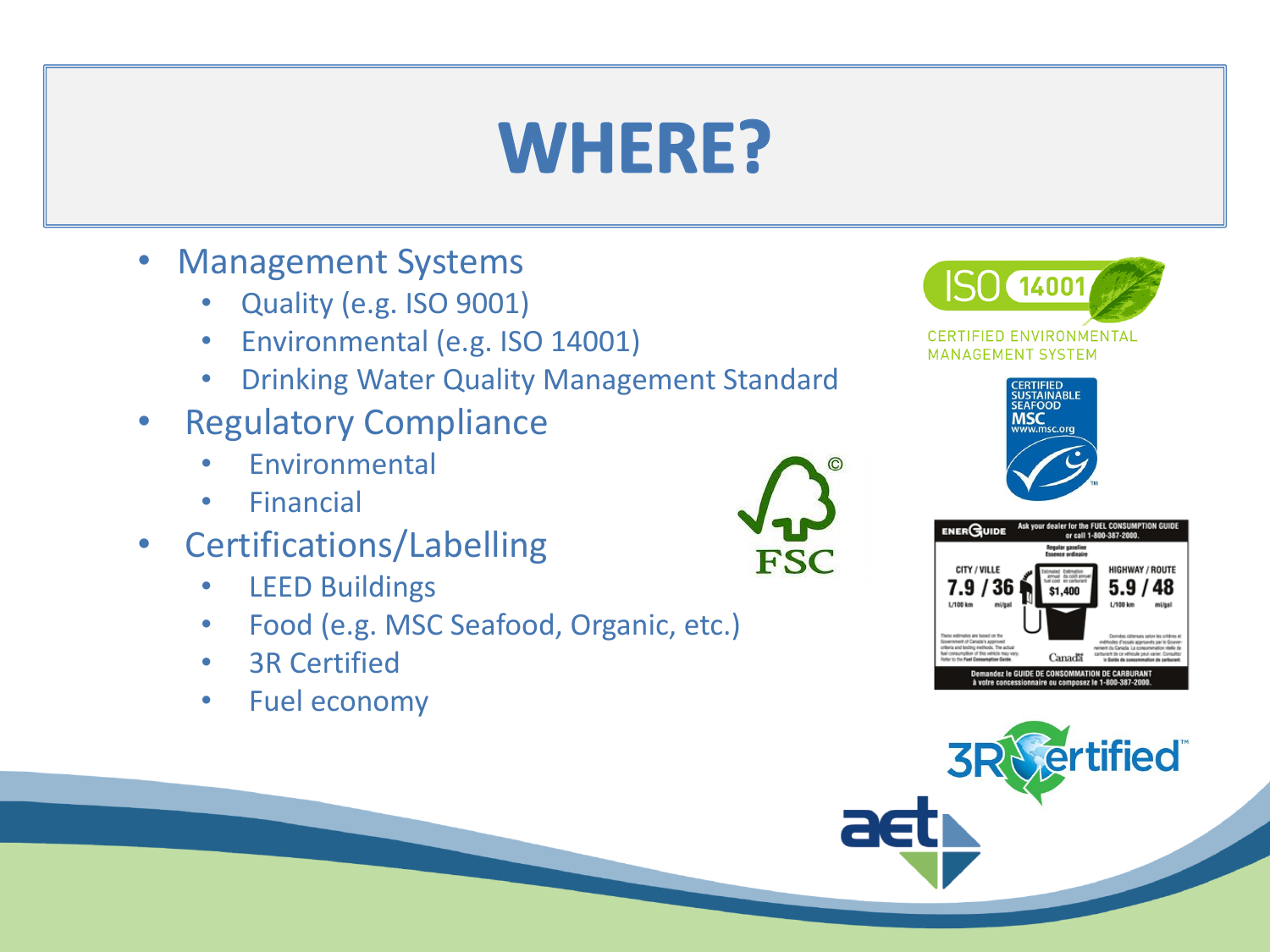## WHERE? - WASTE/RECYCLING

- Public/Private Partnerships
	- Municipal residential recycling -> private MRF processing
		- Recycling composition (contamination) audits, processing & recovery audits
		- Contract specifications/renewals
- EPR & Stewardship Funding
	- Packaging audits
	- Program performance/recovery rate audits
- Municipal Waste Management Program Reviews
	- Pilot studies
	- Performance evaluations/participation audits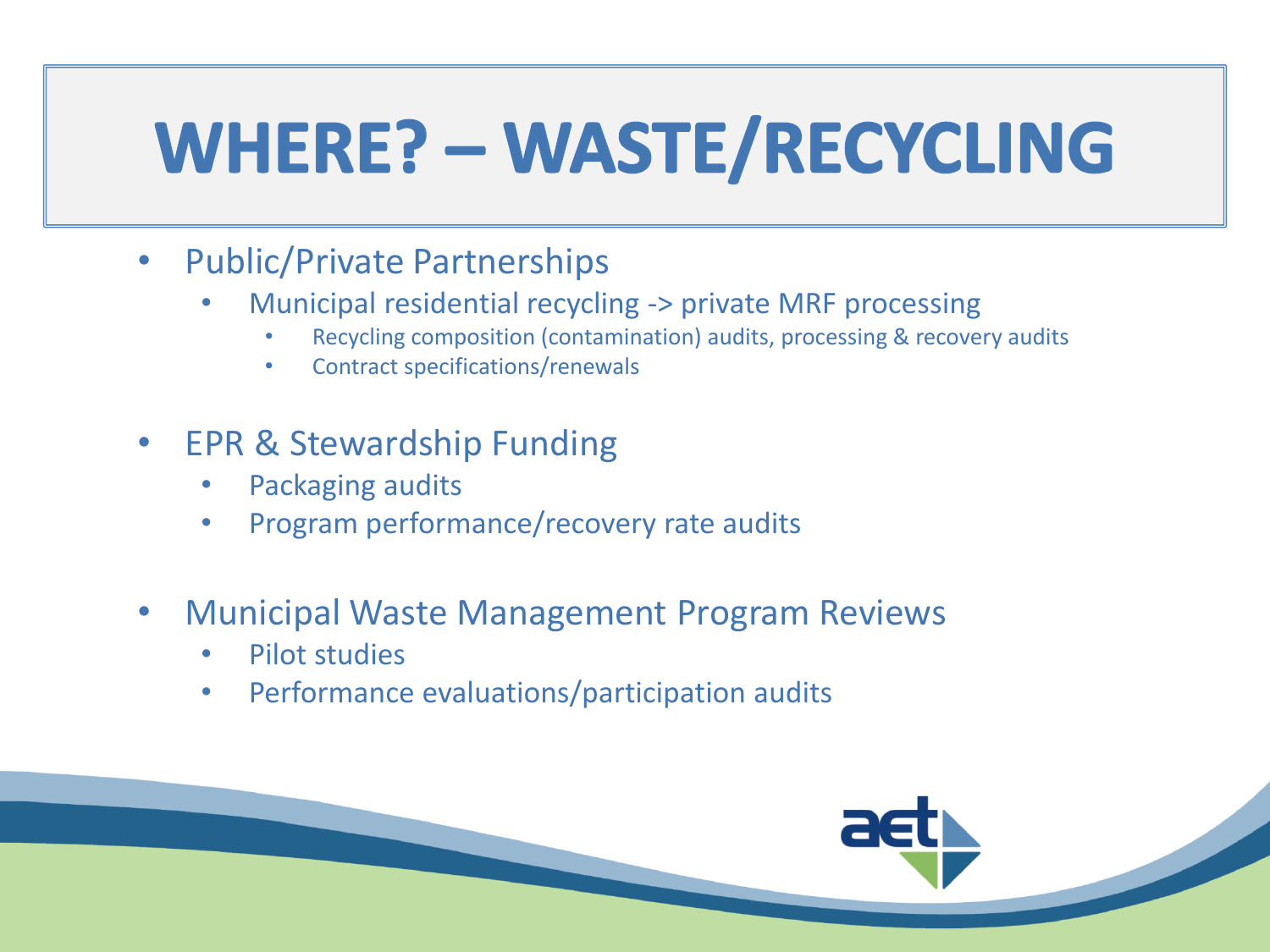#### WHEN & WHY?

- Contractual/Regulatory requirement
	- Corporate financial reporting, drinking water quality, etc…
	- Vendor/supplier specifications (e.g. automotive sector)
	- Public/private partnerships (e.g. collection & processing contracts)
- Credibility
	- Independent/unbiased/objective (avoid conscious or unconscious bias)
	- Defendable
	- Avoid perception of the "Fox guarding the henhouse" (e.g. hauler doing your waste audit)
- **Expertise & Efficiencies** 
	- Take advantage of 3<sup>rd</sup> party's knowledge & experience

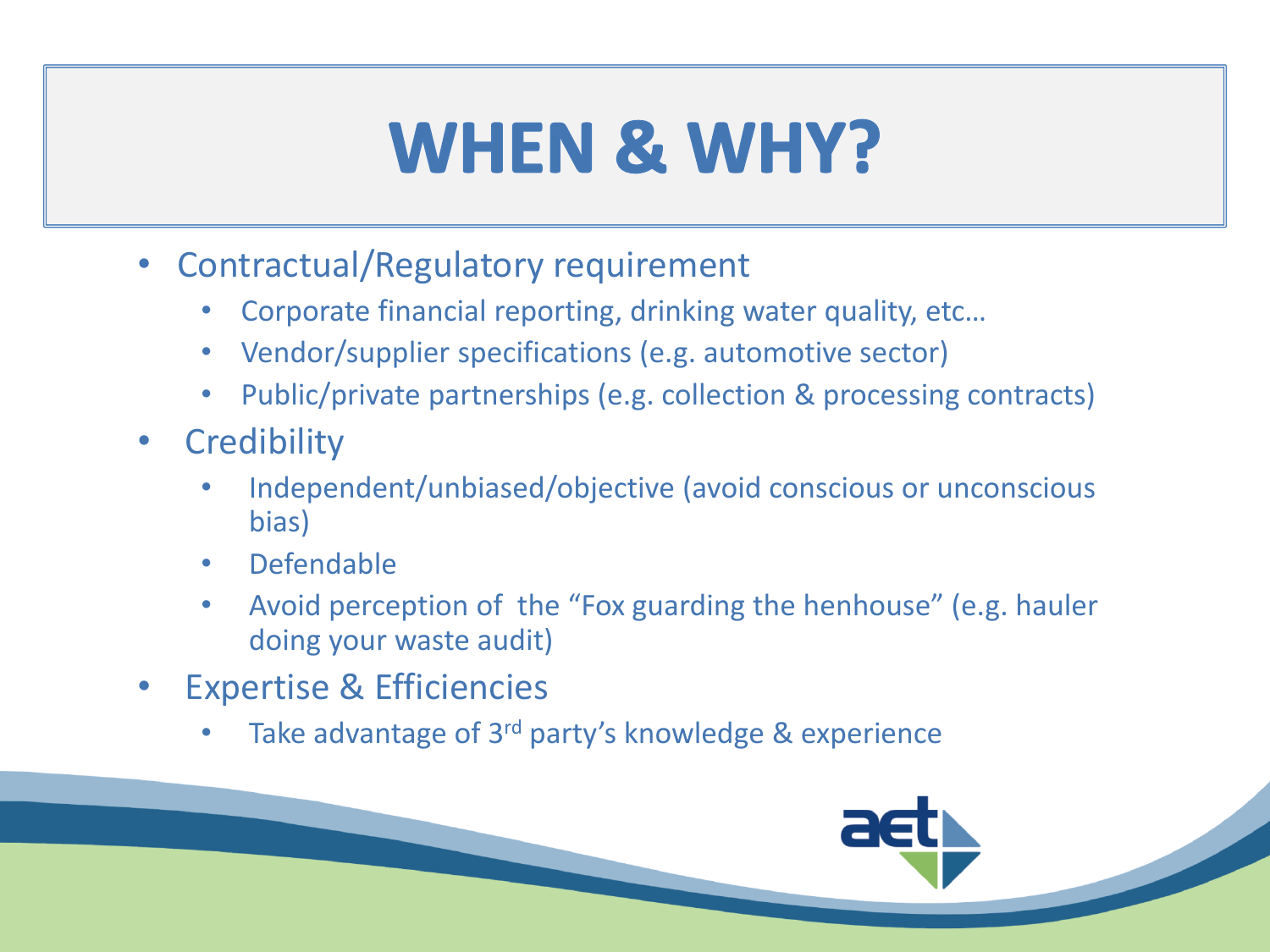#### Contractual:

- City of Regina Residential Recycling Processing Contract
	- Processing \$/tonne is based on contamination rate of inbound materials.
	- Contamination rate is based on a monthly composition audit of inbound materials.
		- Contract specifies that Inbound audits must be overseen by third party.





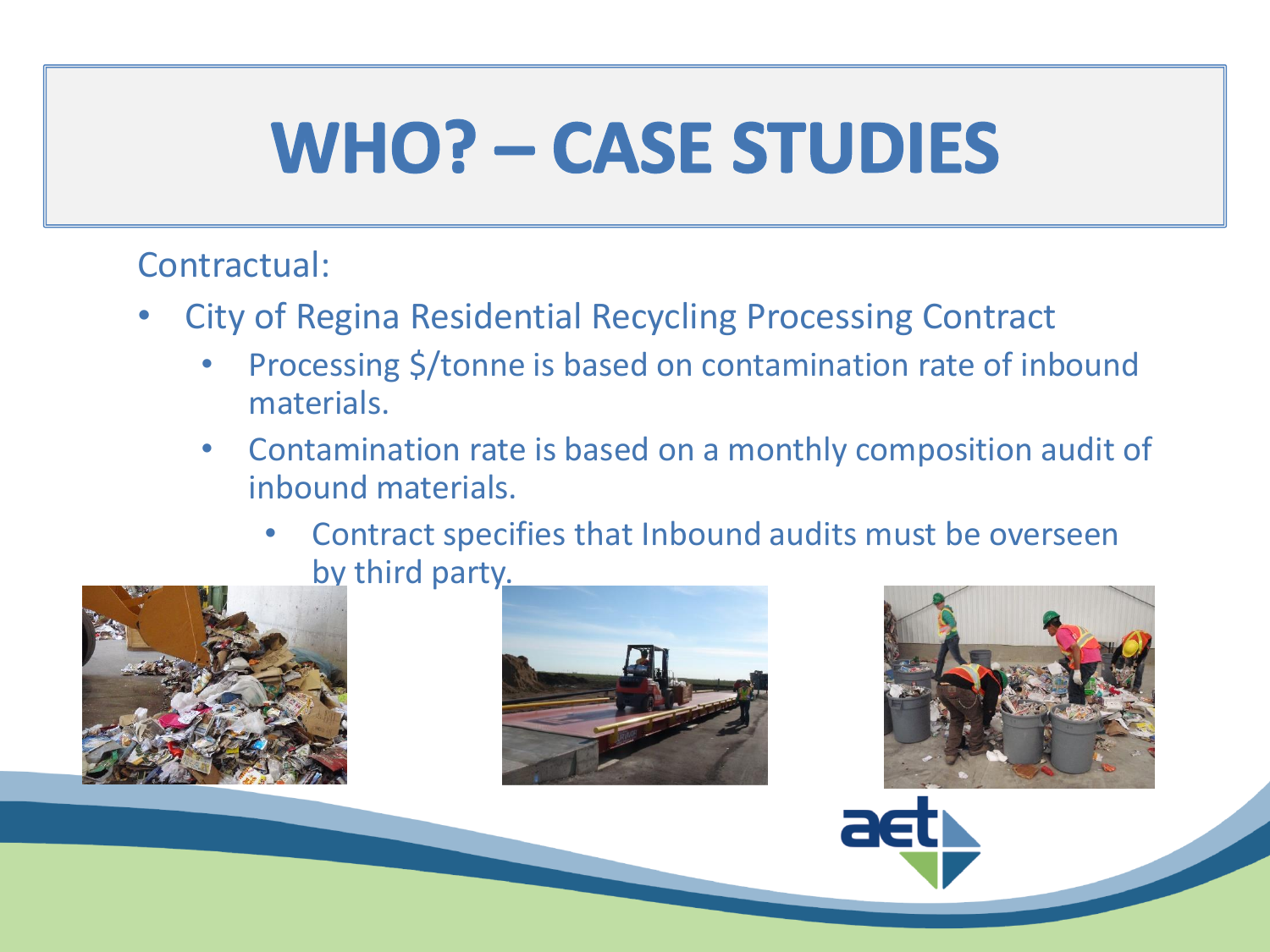EPR/Stewardship Funding:

- Stewardship Ontario PPP Generation and Recovery Rates -> Curbside & MRF Commodity Audits 2012/2013
	- 11 MRFs across the province,  $>$ 200 samples audited from  $\sim$ 20 different commodities
	- 700 households, 7 municipalities, 8 wks of audits per municipality.

Why?

- Fee setting & calculation of Steward obligations is looked at very closely by the various stakeholders
- Exchange of \$Millions
- Require detailed, accurate & credible data

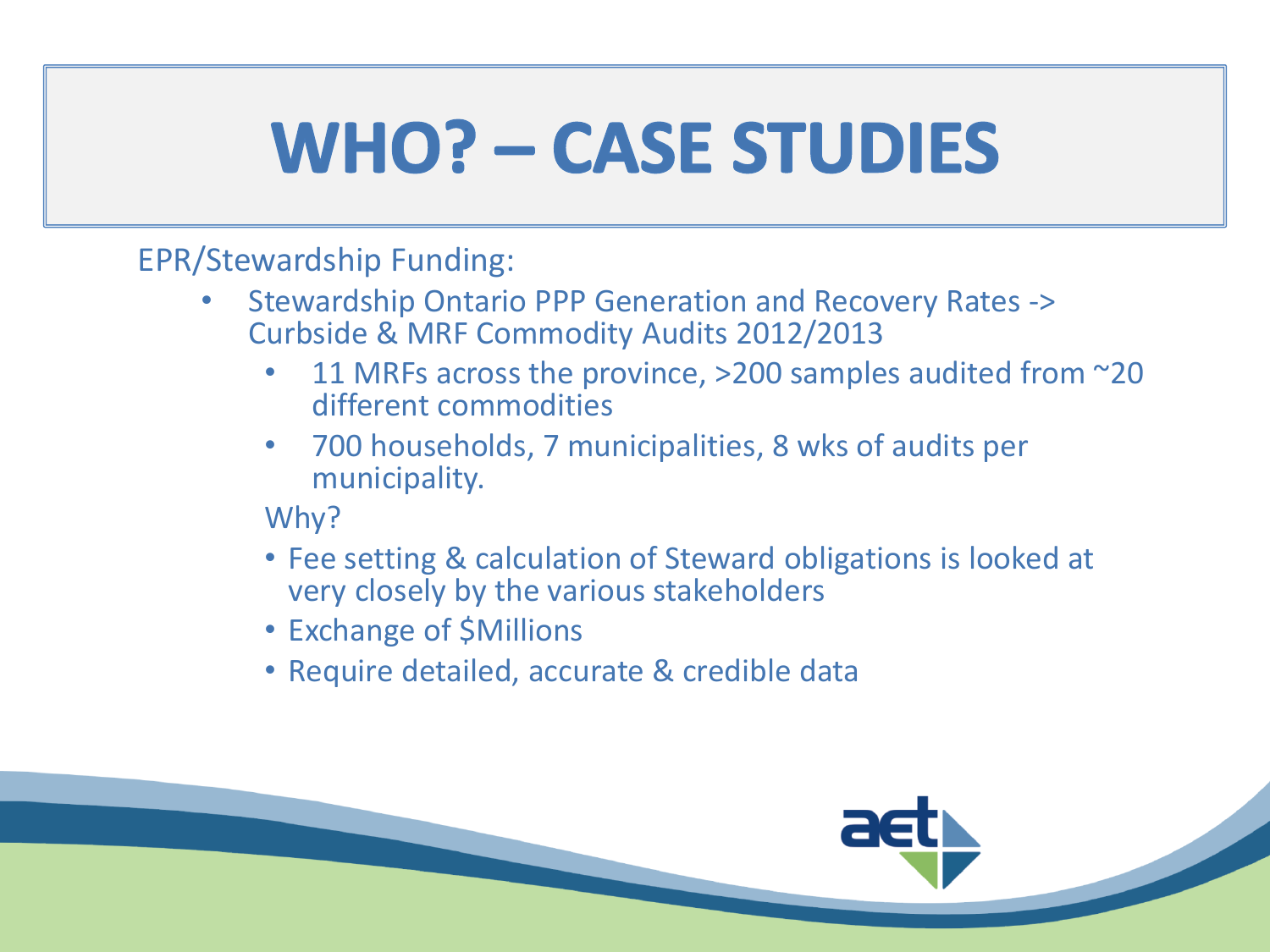#### EPR/Stewardship Funding:

- Municipal projects funded through CIF grants
	- Durham Region Larger Blue Box roll-out
		- Question: Does this type of project improve the effectiveness & efficiency of blue box program?
		- Pre & post launch composition, participation & set-out audits



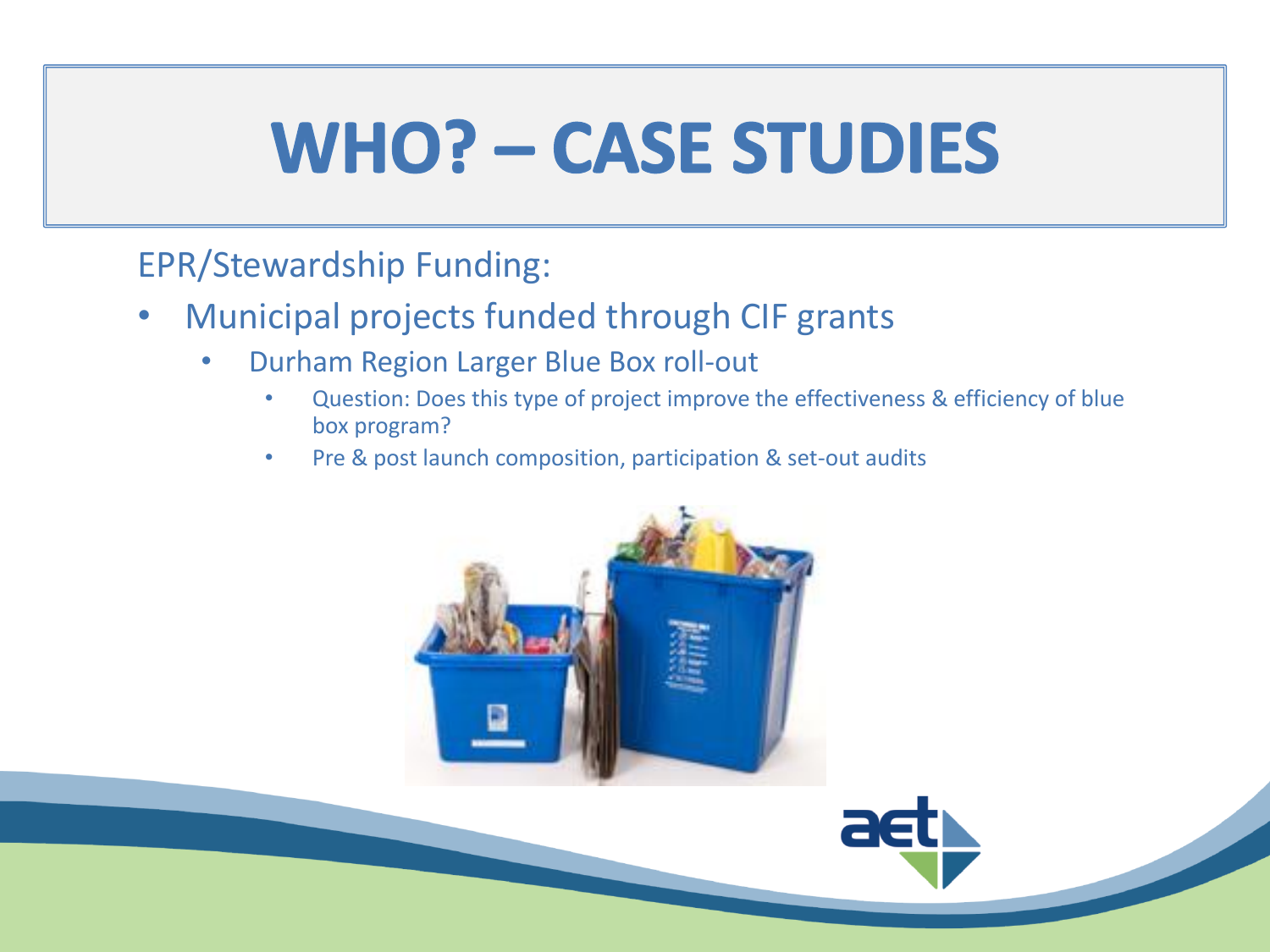Expertise/Efficiency: ICI Waste Management System Reviews & Waste Composition Audits

- University Campus
	- Historically conducted internal waste audits.
	- Use independent auditor to conduct current waste audit
	- Why?
		- Questionable results/inconsistencies from previous audits
		- Difficult to convince administration to act on findings
		- Wanted to leverage experience, credibility & of independent waste audit experts

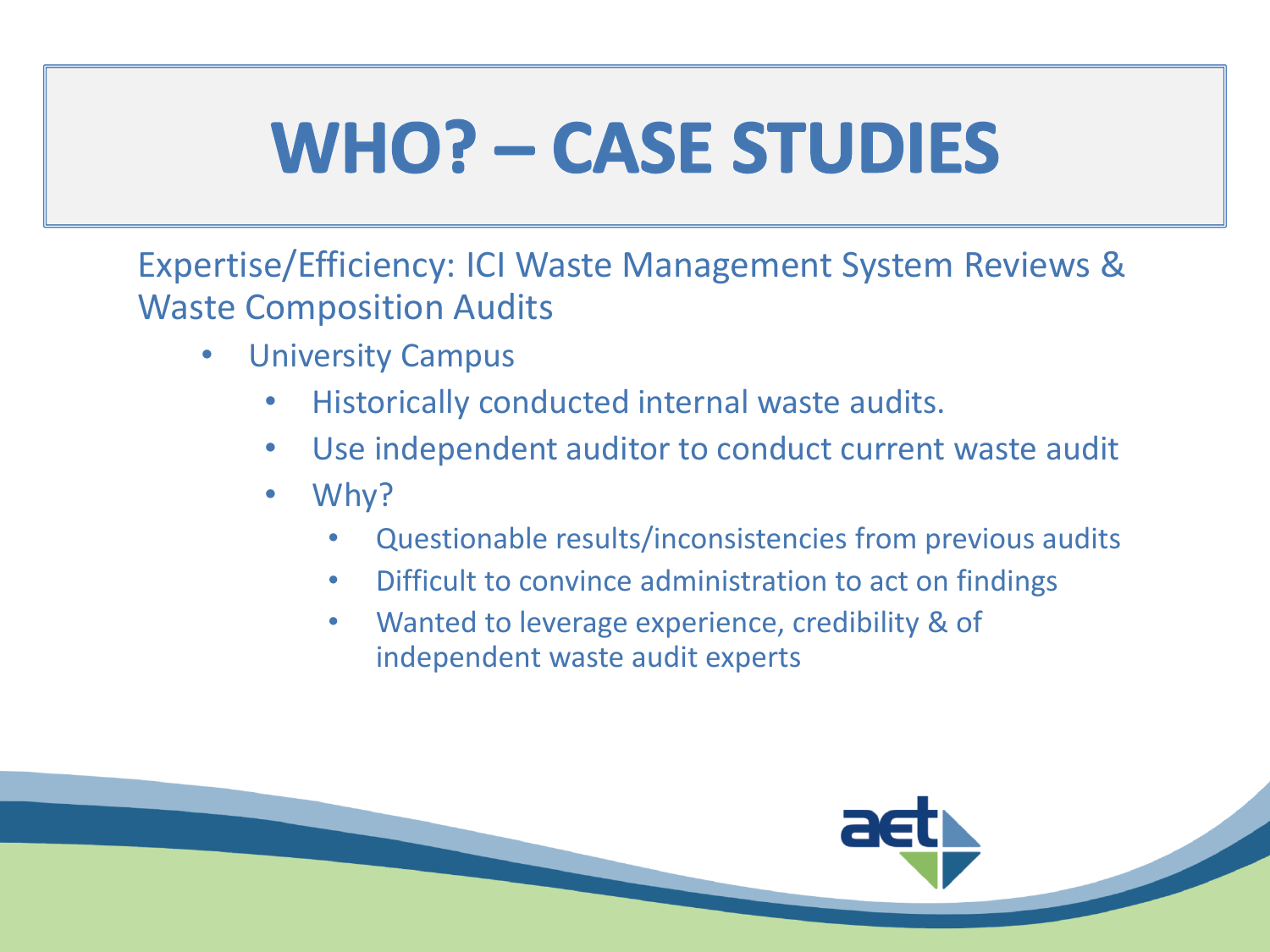Expertise/Efficiency: ICI Waste Management System Reviews & Waste Composition Audits

- Large Manufacturing Facility
	- Waste Hauling Company offers waste audit service.
	- Wanted independent review of service level offered by hauler.
	- Why?
		- Hauler's primary interests do not necessarily align with 3Rs hierarchy.
		- Hauler not going to point out that lifts/pickups can be reduced.
		- Hauler not going to point client to a competitor or other outlet for potentially divertible materials.

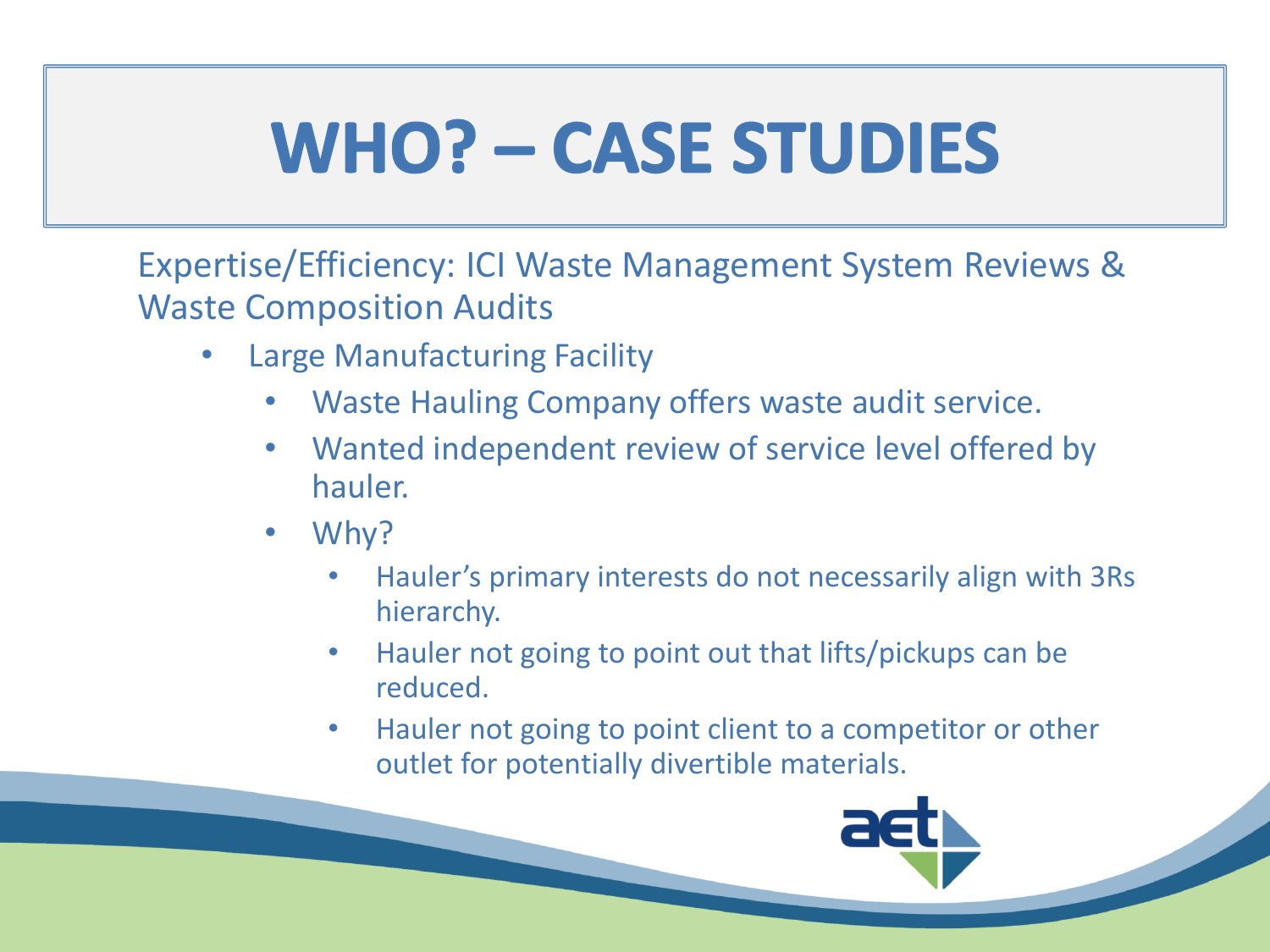#### SUMMARY